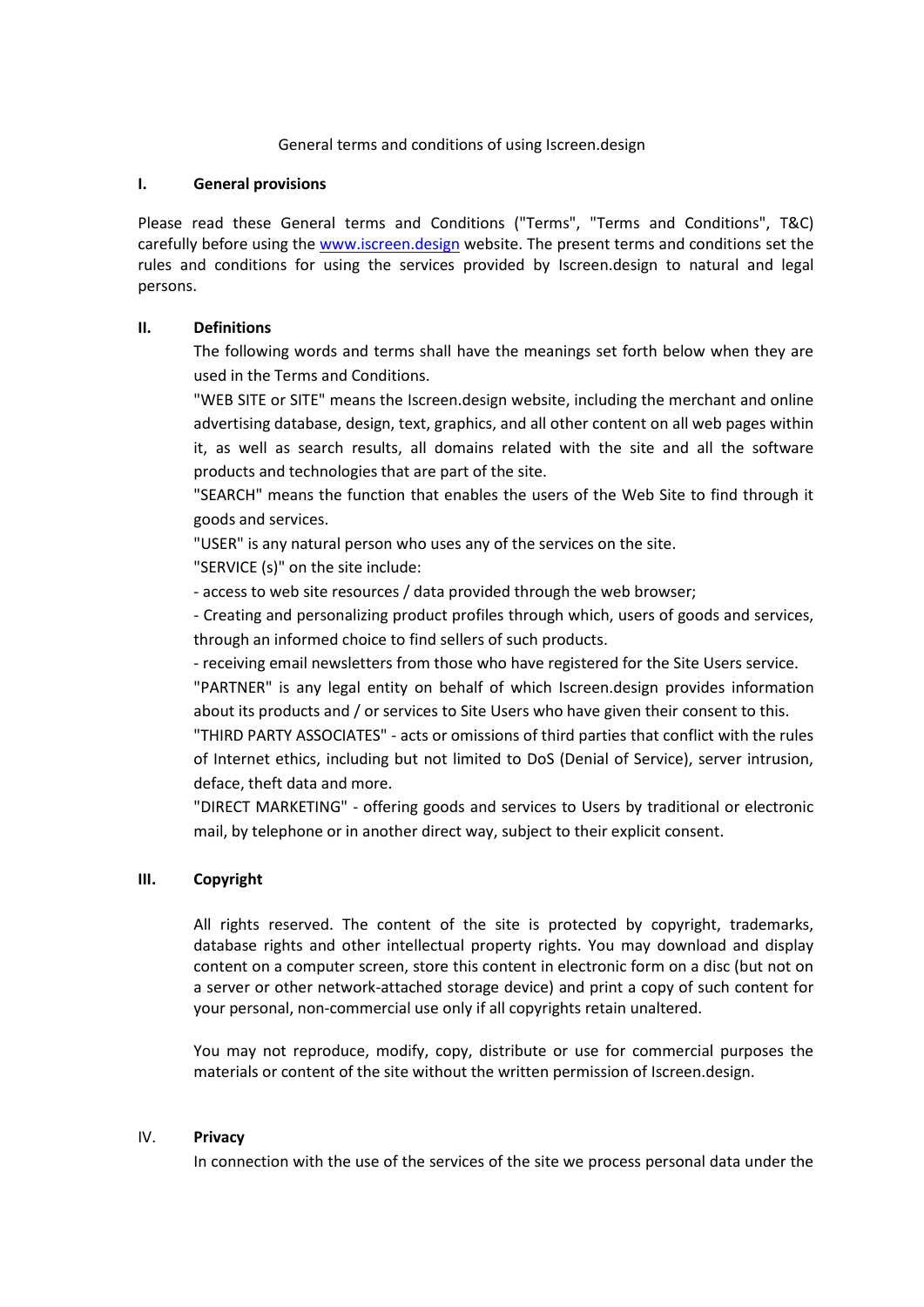terms of our Privacy Policy, which you can read [here.](https://static.wixstatic.com/ugd/532373_57e736b4a14f4065a60202f6a71ee5c4.pdf) Policy is an integral part of the Terms and Conditions.

Iscreen.design may provide aggregate site visit statistics to advertisers / advertising agencies that keep statistics on clicks and other user actions on their ad banners and links to produce internal statistics. Data for statistical purposes are provided anonymously. Your data is used for direct marketing purposes only if you have explicitly given your consent. Direct marketing is not considered as submitting information about changes to the Terms and Conditions of the Site or the Privacy Policy.

# **V. Limitation of Liability**

You use this site under your own responsibility.

Iscreen.design does its best to keep this site true, accurate, and up-to-date, without excluding the possibility of objectionable inaccuracies or omissions. We are not responsible for the consequences, including any damage caused by or in any way related to the access, use or inability to use this site. All information on the site is provided in accordance with current Bulgarian legislation. However, Iscreen.design is not responsible for the information (including not guaranteeing the quality, reliability and the safety of the merchandise and the services offered by the merchants) contained in the catalogs, as well as in Sites to which this site contains links.

Iscreen.design is not responsible for the subjective perceptions and interpretation of the accuracy, completeness and usefulness of the information resources of this site.

Iscreen.design assumes no direct or implicit liability for the quality, availability, reliability, legality, accuracy, completeness or advice, content, search results, goods or services provided from or through the Site, including from or through other Linked or Linked Websites. However, we make reasonable efforts to protect its integrity and security from malicious third party attacks.

Iscreen.design is entitled to compensation for any damages, expenses and claims of third parties that result from a violation of these terms and conditions and / or unauthorized use of the site's services.

### **VI. Services**

The services provided by Iscreen.design include access to the site of users and partners under the following distinctions:

- 1. Users have the right to receive free and full access to sections of the site
- 2. Users have the right to review and choose products from the catalogue

#### VII. **Prices and payment terms**

Product prices which are not specified in the website may be negotiated and are provided after signing the Contract.

The price of the product is paid 60% in advance 3 days after signing the Contract. All products are with different delivery time that can be negotiated. The amounts due can be paid via bank transfer. Iscreen.design reserves the right not to accept certain forms of payment without giving specific reasons for the refusal. If the payment is not in cash, it is considered done at the time of crediting the amount due to Iscreen.design. In case of delayed payment the Client due to Iscreen.design penalty of one percent on the unpaid amount for each day of delay until full payment of the amount due. In case of delayed payment Iscreen.design has the right to restrict or cancel the Client's delivery until the full payment of the amount due.

Iscreen.design reserves the right to change the content of the products and the services and their prices according to the company policy. The changes do not apply to a